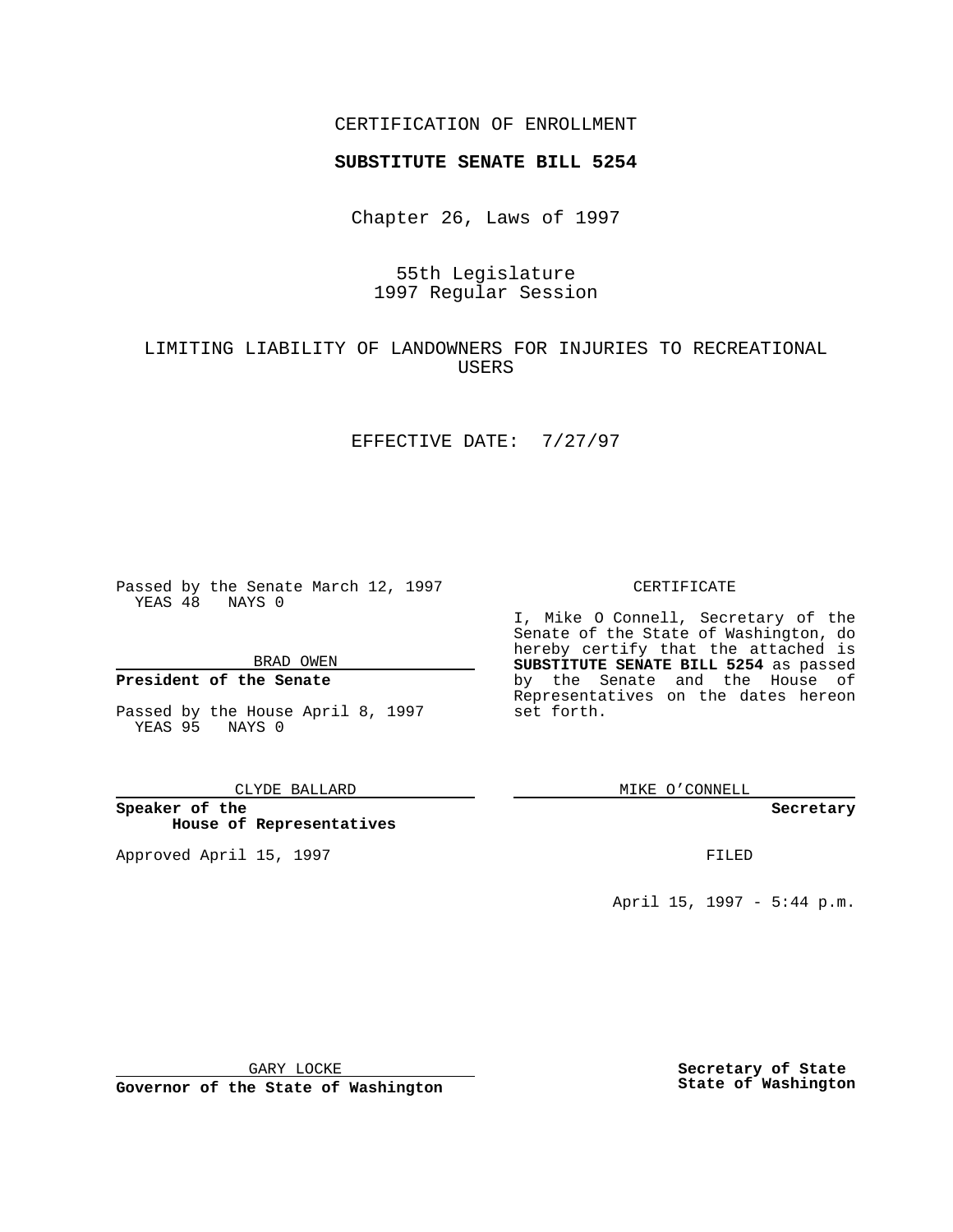# **SUBSTITUTE SENATE BILL 5254** \_\_\_\_\_\_\_\_\_\_\_\_\_\_\_\_\_\_\_\_\_\_\_\_\_\_\_\_\_\_\_\_\_\_\_\_\_\_\_\_\_\_\_\_\_\_\_

\_\_\_\_\_\_\_\_\_\_\_\_\_\_\_\_\_\_\_\_\_\_\_\_\_\_\_\_\_\_\_\_\_\_\_\_\_\_\_\_\_\_\_\_\_\_\_

Passed Legislature - 1997 Regular Session

### **State of Washington 55th Legislature 1997 Regular Session**

**By** Senate Committee on Natural Resources & Parks (originally sponsored by Senators Long, Roach, Haugen, Jacobsen, Fraser, Zarelli, Strannigan, Deccio, Thibaudeau, Wood, Fairley, Goings and Winsley)

Read first time 03/03/97.

1 AN ACT Relating to the limitation of liability of owners or others 2 in possession of land and water areas for injuries to recreational 3 users; and amending RCW 4.24.210.

4 BE IT ENACTED BY THE LEGISLATURE OF THE STATE OF WASHINGTON:

5 **Sec. 1.** RCW 4.24.210 and 1992 c 52 s 1 are each amended to read as 6 follows:

 (1) Except as otherwise provided in subsection (3) of this section, any public or private landowners or others in lawful possession and control of any lands whether designated resource, rural, or urban, or water areas or channels and lands adjacent to such areas or channels, who allow members of the public to use them for the purposes of outdoor recreation, which term includes, but is not limited to, the cutting, gathering, and removing of firewood by private persons for their personal use without purchasing the firewood from the landowner, hunting, fishing, camping, picnicking, swimming, hiking, bicycling, 16 skateboarding or other nonmotorized wheel-based activities, 17 hanggliding, paragliding, the riding of horses or other animals, clam digging, pleasure driving of off-road vehicles, snowmobiles, and other vehicles, boating, nature study, winter or water sports, viewing or